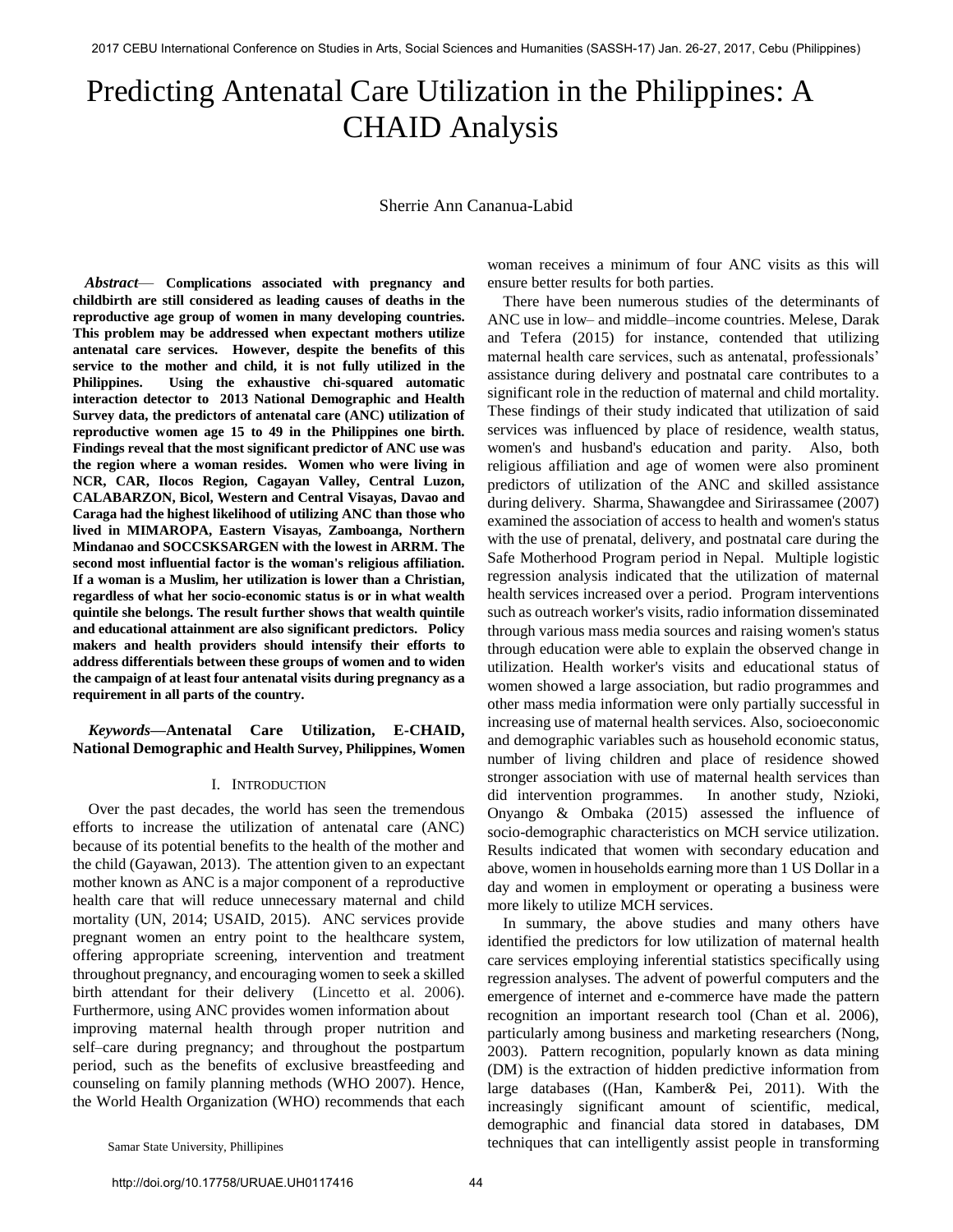these data into something that will benefit a company, an institution or industry (Han, Kamber, & Pei, 2011) becomes a necessity. One commonly used DM technique is chi-squared automatic interaction detector (CHAID), which has been used to segment a heterogeneous population into homogeneous subgroups. However, little is known about the utilization of these techniques on this significant issue and concern- maternal and child health. No previous study, to the researcher's knowledge, has examined utilization of ANC using the National Demographic and Health Survey (NDHS) data using data mining.

The present study utilized the Anderson's Behavioral Model for Healthcare Use. This model has been used to understand utilization in different health care settings (Babitsch, 2012). Several studies have made use of this conceptual model to explain the determinants of antenatal care utilization (Beeckman 2010, Guliani H 2014, Babitsch 2012, Chakraborty 2003).



[Figure 1](https://www.ncbi.nlm.nih.gov/pmc/articles/PMC4871063/figure/F1/) 

 The conceptual framework based on Anderson's Behavioral Model of Healthcare Use and the corresponding determinants used in our secondary analysis (Hodgins, 2014). Source: Anderson 1995 (Hodgins, 2014).

This paper investigated the factors influencing the ANC utilization of reproductive women in the Philippines using a Chi-squared Automatic Interaction Detector. The aim was to divide the heterogeneous group of women of reproductive age in the country to groups of similar characteristics thereby addressing their specific needs.

### II. MATERIALS AND METHODS

### *Participants of the Study*

Five thousand three-hundred one women were selected as participants of the study. These women had births for the past five years before the survey. This number represents 33% of the total number of women surveyed.

Of the 5,301 women over half of the women aged 15-49 (50.4%) are under 30. Two out three (65.3%) women are married, over a quarter (26.4%) are living together with a man while the remaining 8.3% are either never in a union, widowed or separated. Regarding the women's education, almost one in two women (48.9%) have secondary education, over a quarter (28.1%) have a higher education while one-fifth (21.1%) have some form of primary education. Approximately 2% of the women have no formal education. With regards to religion, about 4 out of 5 women (82.1%) are Christians; much lower proportions are Muslims (9.4%) and 7.7% from other religion. More than half of the women are living in rural areas (58%)

while the remaining number of women are living in rural areas. The majority of the respondents (28.8%) belong to the lowest quintile while 13% belong to the highest quintile.

### *Source of Data and Collection Procedures*

The data set of this study was obtained from the 2013 National Demographic and Health Survey (NDHS) of the Philippines carried out by the Philippine Statistics Authority (PSA). The NDHS is part of the worldwide MEASURE Demographic and Health Surveys program, which is designed to gather information on a variety of health-related topics including fertility, family planning, and maternal and child health (PSA and ICF International, 2014). Information about the DHS Program was obtained from ICF International, 530 Gaither Road, Suite 500, Rockville, MD 20850, USA. The researcher communicated first to the DHS Program using [http://www.dhsprogram.com t](http://www.dhsprogram.com/)o avail of the said data. After she had registered and after she provided the Program with the description of the study, evaluation by the committee was done, and approval was granted to the researcher. She was then given access to download the zipped data in different formats.

## *Statistical Analysis*

The filtered data was analyzed using the decision tree technique, a data mining approach. The decision tree technique generates rules for the classification of a dataset and uses a tree-shaped structure to represent sets of decisions. In this present study, Exhaustive CHAID algorithm analysis performed using IBM SPSS version 21 was utilized to build the decision tree models. CHAID decision trees are nonparametric procedures that make no assumptions about the underlying data. Moreover, this technique uses a systematic algorithm to detect the strongest association between predictors and outcome variables (i.e., health outcomes) through a comprehensive search of the predictors and the level of predictors from the entire set that show the most differentiation on the outcome variable. The degree of differentiation is depicted sequentially in a decision tree format to show the optimally split predictors. Thus, homogeneous groups could be identified regarding their observed levels on the outcome variable. The alpha level for all statistical tests was 0.05, corrected for the number statistical tests within each predictor using a Bonferroni correction.

## III. RESULTS AND DISCUSSION

## *Results*

The analysis of this research is based on 5,301 women respondents who had given at least one birth within five years preceding the survey.

Table 1 shows the summary model of the ANC utilization. The Specification section provides information on the settings used to generate the tree model. The Results section displays information on the number of total and terminal nodes, depth of the tree (number of levels below the root node), and independent variables included in the final model.

Of the ten independent variables specified only region, religion, wealth quintile, educational level were included in the final model.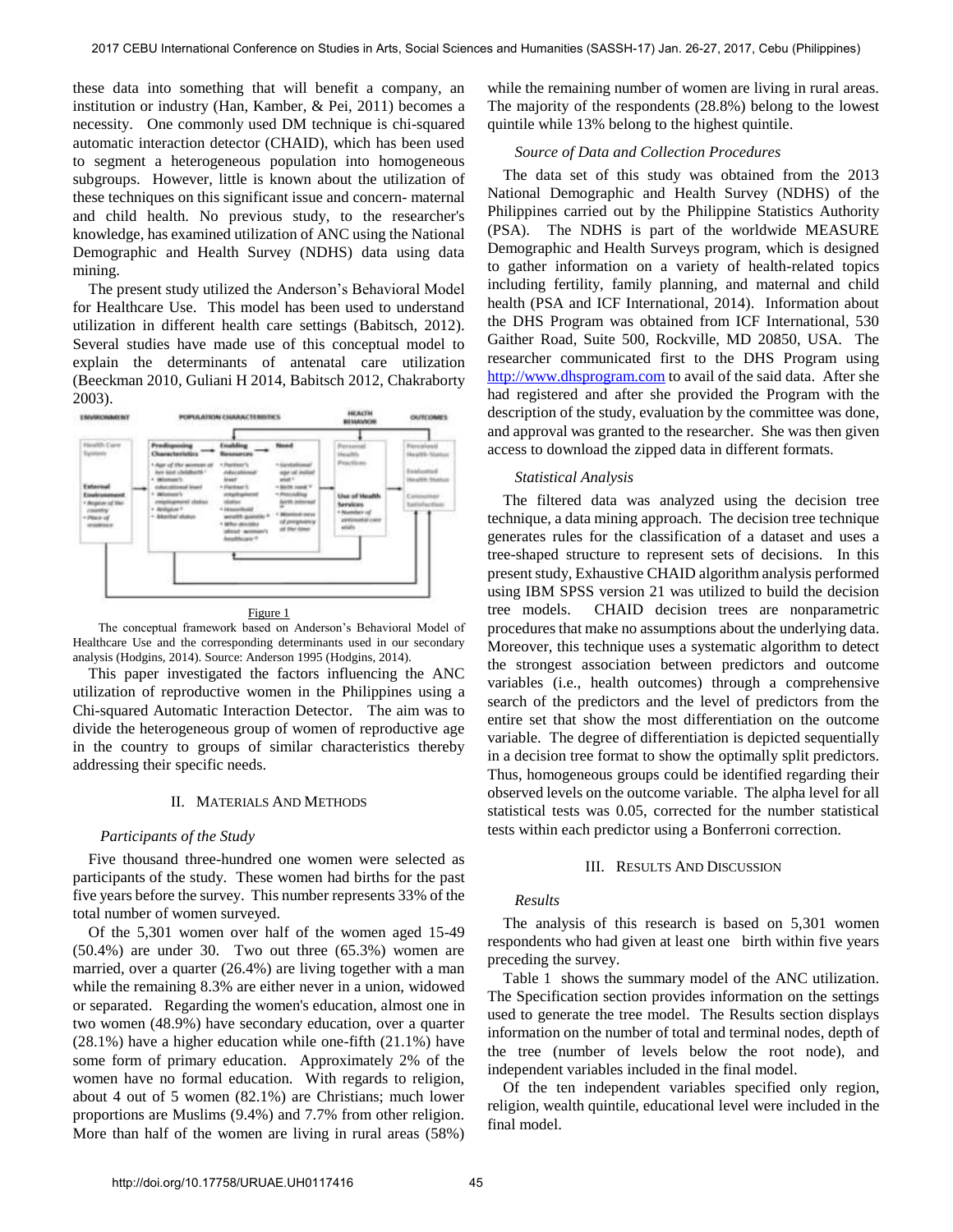The tree diagram (Figure 2) shows that out of 5,301 sampled women in the country, 5,031 (94.9%) have received/utilized ANC services while only 270 (5.1%) have not received it.

The most significant predictor of ANC utilization in the Philippines was the region where a woman resides. Women who were living in NCR, CAR, Ilocos Region, Cagayan Valley, Central Luzon, CALABARZON, Bicol, Western and Central Visayas, Davao and Caraga had the highest likelihood of utilizing ANC (97.9%) than those who lived in MIMAROPA, Eastern Visayas, Zamboanga, Northern Mindanao and SOCCSKSARGEN (94.1%). The lowest is in ARRM with only 64.8% chance of utilization. Among this first group of women, the second most influential factor was related to woman's religious affiliation. If a woman is a Christian, this significantly increased chances of higher ANC utilization (98.2%). If a woman is a Muslim, her utilization is lower (94.7%) than a Christian, regardless of what her socio-economic status is or what wealth quintile she belongs. The third factor was wealth quintile. If a woman resides either in NCR, CAR, Ilocos Region, Cagayan Valley, Central Luzon, CALABARZON, Bicol, Western and Central Visayas, Davao and Caraga, a Christian, and belongs to either richer, poorer, richest, or middle wealth quintile, the likelihood of a successful utilization of ANC was 98.6%. However, if a woman was in the same group of regions, a Christian yet belonging to the poorest quintile, the likelihood of successful ANC utilization is 96.6%.

For women who were living in MIMAROPA, Eastern Visayas, Zamboanga Peninsula, Northern Mindanao and SOCCSKSARGEN, the second predictor to ANC use was educational level. A woman would have a higher likelihood of successful ANC visits if she attained at least secondary level.

A woman who resides in the Autonomous Region in Muslim Mindanao has a significantly decreased chance for a successful ANC utilization of 64.8%.

## **Successful ANC Utilization**

Table 2 shows the subgroups sorted by a gain score (successful ANC utilization rate) revealing from highest to lowest the top three successful groups that have a significantly higher competitive ANC utilization rates than the competitive ANC utilization rate (94.9%) of the overall sample. The following is a brief description of these three homogeneous subgroups with higher than average competitive ANC utilization rates:

**Group 1**. This group represents the 2,728 women who resided either in NCR, CAR, Ilocos Region, Cagayan Valley, Central Luzon, CALABARZON, Bicol, Western and Central Visayas, Davao and Caraga. These women were Christians, and they belong to either to richest, poorer, richer and middle wealth quintile. These 2,728 women represent 51.5% of the overall women sample while 2,690 women represent 53.5% of all women who received ANC services in the overall sample. The competitive utilization rate for these women was 98.6%. An index score of the ratio of these two percentages indicates the comparison between the proportion of women who utilized ANC in this group as compared to the proportion of women who utilized ANC in the overall sample. For this group, the index score was 104% (53.5/51.5) and reveals that the proportion of

women who found competitive ANC utilization in this group is approximately 104% better than the competitive utilization rate for the overall sample.

**Group 2.** This group represents 841 women who resided either in MIMAROPA, Eastern Visayas, Zamboanga Peninsula, Northern Mindanao and SOCCSKSARGEN and who have an educational background in high school or some higher education. Of this number, 819 utilized ANC. The competitive utilization rate for this group was 97%, and the index score was approximately 103% indicating that the utilization rate of the women in this group is 103% better than the utilization rate of the overall sample.

 **Group 3**. This group represents 680 women who resided either in NCR, CAR, Ilocos Region, Cagayan Valley, Central Luzon, CALABARZON, Bicol, Western and Central Visayas, Davao and Caraga. These women were Christians, and they belong to the poorest wealth quintile. There were 658 who had at least four ANC visits during their pregnancy. The competition utilization rate for this group was 97%, and the index score was approximately 102% which means that the successful utilization rate of this group was 102% better than the ANC utilization rate of the overall sample.

## **Unsuccessful ANC Utilization**

Subgroups sorted by a gain score (unsuccessful ANC utilization rate) are the following:

**Group 1**. Group 1 represents 344 women who were residing in Autonomous and Muslim Mindanao. This 344 is 6.5% of the overall women sample. One hundred twenty-one of these women have not utilized ANC services which represent 44.8% of all women sample who have not also used ANC. The competitive unsuccessful utilization rate was 35.2%, and the index score was 690% indicating that their unsuccessful utilization rate was 6.9 times higher than the average of the overall sample.

**Group 2**. This group represents 370 women residing at either MIMAROPA, Eastern Visayas, Zamboanga Peninsula, Northern Mindanao and SOCCSKSARGEN, who have no education or have attained some primary schooling. This figure represents 7% of the overall women sample, and the unsuccessful competitive utilization rate was 13%. The index score was 260% indicating that their unsuccessful ANC utilization rate was 2.6% times higher than the average of the overall sample.

**Group 3**. This group represents 338 women who lived either in NCR, CAR, Ilocos Region, Cagayan Valley, Central Luzon, CALABARZON, Bicol, Western and Central Visayas, Davao and Caraga. These individuals were either from Islam and other religious affiliation different from Christianity. The successful competitive ANC utilization rate for this group is 95%, and the index score was 104% indicating that their unsuccessful utilization rate for this particular material health service is 1.04 times higher than the average of the overall sample.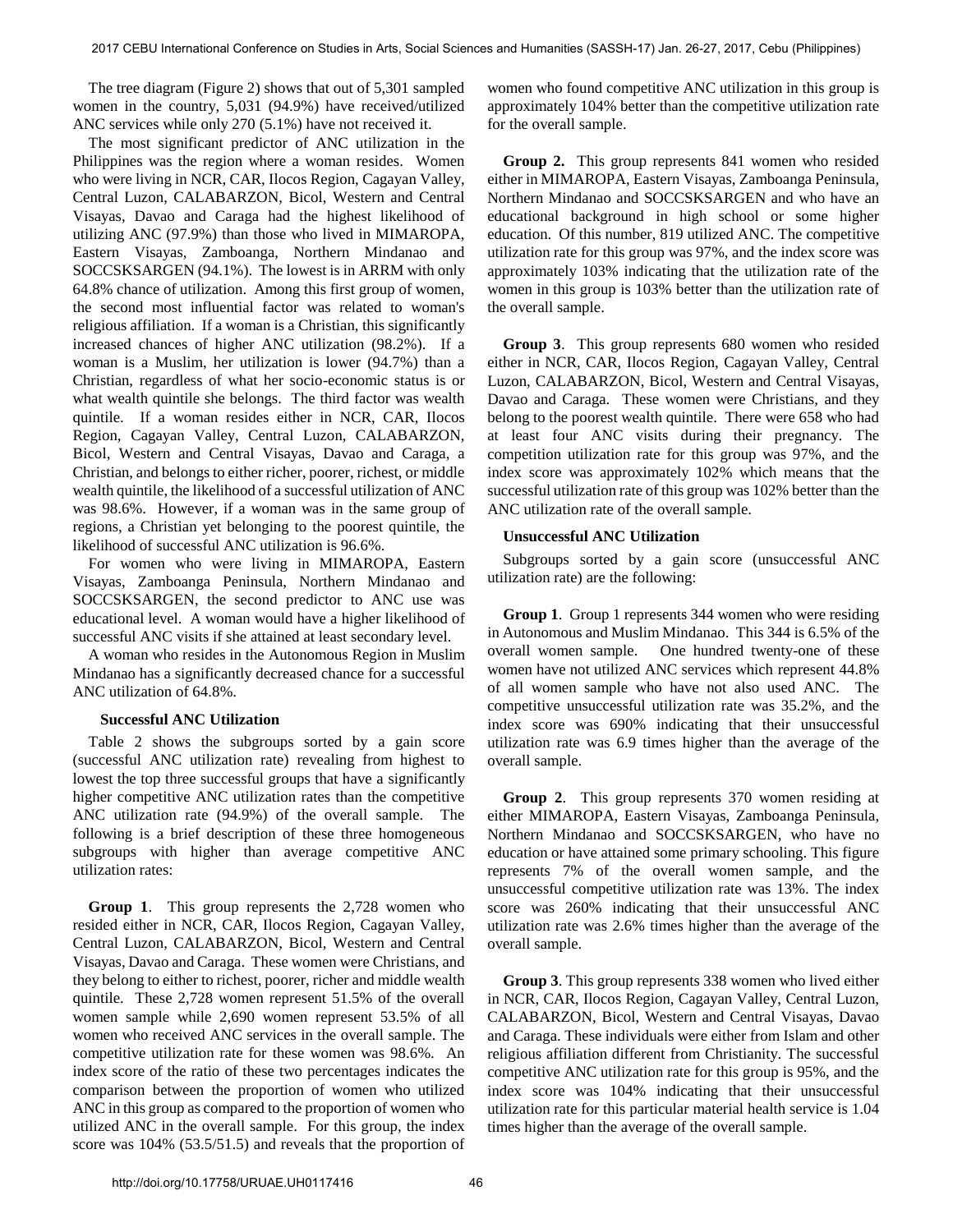#### *Discussion*

The data mining approach provides detailed information and insight about the relationship among demographic, socio-economic and cultural variables and maternal health service utilization through the segmentation of a sample into mutually exclusive subgroups. In this study, the results of the Exhaustive CHAID analyses revealed that the utilization of maternal health care services of Filipino women of reproductive age is influenced by many factors.

In this study, the results of the Exhaustive CHAID analysis revealed that antenatal care utilization is influenced by women's residence as to region, religion, wealth quintile and education. Women had the highest probability of ANC utilization when she lived in either NCR, CAR, Ilocos Region, Cagayan Valley, Central Luzon, CALABARZON, Bicol, Western Visayas Central Visayas, Davao or Caraga, a Christian and belonging to either poorer, middle, richer or richest wealth quintile. For women who were living in either MIMAROPA, Eastern Visayas, Zamboanga Peninsula, Northern Mindanao and SOCCSKSARGEN, they have a higher likelihood of successful ANC utilization if they attained at least secondary level of education. A woman who lived in the Autonomous Region in Muslim Mindanao has a significantly decreased chance for a successful ANC utilization.

A significant finding from this analysis is the central role, the **region** a woman resides in predicting her ANC utilization. Specifically, two in the top three successful groups with higher than average competitive ANC utilization rates, came from NCR, CAR, Ilocos Region, Cagayan Valley, Central Luzon, CALABARZON, Bicol, Western Visayas or Central Visayas, Davao or Caraga, whereas two groups from the top three unsuccessful groups with the highest unsuccessful utilization came from regions not mentioned above. Interestingly, NCR, CAR, Ilocos Region, Cagayan Valley, Central Luzon, CALABARZON, Bicol, Western and Central Visayas, Davao and Caraga are regions with developed cities.

Developed cities/urban places have a greater number of health centers, a higher number of skilled health professionals, and bigger budget allocation to health services. The second most influential factor is a woman's religious affiliation. Christian women have a higher likelihood of seeking for antenatal care services than Muslim women. Health-seeking behavior may be influenced by religious law or teaching. For instance, in the Middle East and North Africa, it is necessary for a Muslim woman to have her husband or about go with her outside the home (Newbrander, Natiq, Shahim et al., 2014; Remien, Chowdhury, Mokhbat et al., 2009). In a similar fashion, in Afghanistan, a husband's consent is sought whenever a woman leaves the house even in the case of an emergency (Newbrander, Natiq, Shahimet al.,2014).

The next factors influencing ANC utilization are education and socio-economic status (wealth quintile). This finding is the same with that of Shariff et al. (2002) and Molina, Nakamura, Kizuki & Seino (2013). In their study, they pointed out that the low utilization of maternal services seems to be due to low levels of household income (wealth quintile), high illiteracy and ignorance. In Babar's study (2004), he emphasized that low

literacy level of the mother is one of the major causes of poor utilization of primary health care services.

#### *Strengths and limitations*

The current study has some strengths. The data utilized was a national survey data and relatively large sample size with a high response rate. The demographic and health surveys are internationally validated and nationally adapted surveys. Therefore, the current findings are generalizable to the entire country. The analysis accounted for study, design and sampling procedure, which is more likely to yield accurate estimates. This study has also provided knowledge on factors associated with the utilization of antenatal care. However, the present study has several limitations. Cross-sectional nature of NDHS does not allow one to extract causal inferences. Also, considering that this is a retrospective study, participants may not be able to recall significant information during interviews.

#### IV. CONCLUSIONS

Employing Exhaustive Chi-squared Automatic Interaction Detector (E-CHAID) may be used to predict antenatal care utilization and other maternal health services. In this study, it was found out that region, religion, wealth quintile, educational level are influential factors to ANC utilization in the country. The use of the decision provided information as to the groups of women who are marginalized- women who need greater attention from the government.

#### **REFERENCES**

- [1] United Nations. The framework of actions for the follow–up to the Programme of Action of the International Conference on Population and Development Beyond 2014. United Nations, 2014
- [2] United States Agency for International Development. Ending preventable maternal mortality: USAID maternal health vision for action – Evidence for strategic approaches. Washington DC: USAID, 2015.
- [3] Lincetto O, Mothebesoane–Anoh S, Gomez P, Munjanja S, Munjanja S. Chapter 2: Antenatal care In: Lawn J, Kerber K, editors. Opportunities for Africa's Newborns: practical data, policy and programmatic support for newborn care in Africa. Geneva:
- [4] World Health Organization; 2006. p. 51–62.
- [5] World Health Organization. Standards for maternal and neonatal care. Geneva: World Health Organization; 2007.
- [6] Babitsch B, Gohl D, Lengerke TV. Re–visiting Anderson's behavioral model of health services use: a systematic review of studies from 1998–2011. Psychosoc Med. 2012;9:Doc11.
- [7] [Beeckman K, Louchx F, Putman K. Determinants of the number of](https://doi.org/10.1186/1471-2458-10-527)  [antenatal visits in a metropolitan region. BMC Public Health.](https://doi.org/10.1186/1471-2458-10-527)  [2010;10:527–36. doi: 10.1186/1471-2458-10-527.](https://doi.org/10.1186/1471-2458-10-527) <https://doi.org/10.1186/1471-2458-10-527>
- [8] [Chakraborty N, Islam AM, Chowdhury RI, Bari W, Akhter HH.](https://doi.org/10.1093/heapro/dag414)  [Determinants of the use of maternal health services in rural Bangladesh.](https://doi.org/10.1093/heapro/dag414)  [Health Promot Int. 2003;18:327–37. doi: 10.1093/heapro/dag414.](https://doi.org/10.1093/heapro/dag414)  <https://doi.org/10.1093/heapro/dag414>
- [9] Chan, F., Wong, D. W., Rosenthal, D. A., Kundu, M. M., & Dutta, A. (2005). Eligibility rates of traditionally underserved individuals with disabilities revisited: A data mining approach. Journal of Applied Rehabilitation Counseling.
- [10] [Gayawan E. A poisson regression model to examine spatial patterns in](https://doi.org/10.1002/psp.1775)  [antenatal care utilization in Nigeria. Popul Space Place. 2014;20:485–97.](https://doi.org/10.1002/psp.1775)  [doi: 10.1002/psp.1775\]](https://doi.org/10.1002/psp.1775)  <https://doi.org/10.1002/psp.1775>
- [11] Han, J., Kamber, M., & Pei, J. (2011). Data mining: concepts and techniques: concepts and techniques. Elsevier.
- [12] [Guliani H, Sepehri A, Serieux J. Determinants of prenatal care use:](https://doi.org/10.1093/heapol/czt045)  [evidence from 32 low–income countries across Asia, sub–Saharan Africa](https://doi.org/10.1093/heapol/czt045)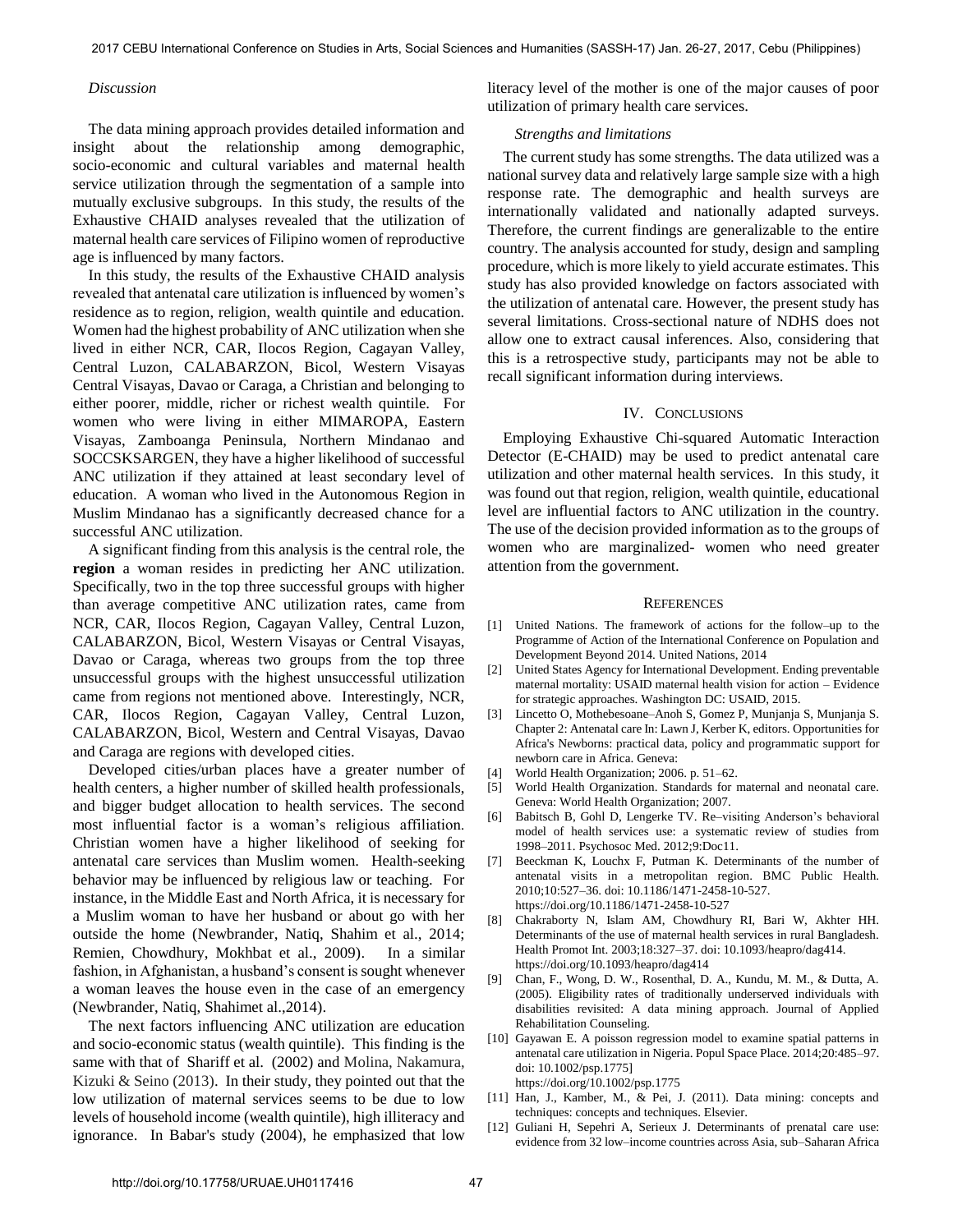[and Latin America. Health Policy Plan. 2014;29:589–602. doi:](https://doi.org/10.1093/heapol/czt045)  [10.1093/heapol/czt045.](https://doi.org/10.1093/heapol/czt045) 

<https://doi.org/10.1093/heapol/czt045>

- [13] [Saad–Haddad, G., DeJong, J., Terreri, N., Restrepo–Méndez, M. C.,](https://doi.org/10.7189/jogh.06.010404)  [Perin, J., Vaz, L., ... & Bryce, J. \(2016\). Patterns and determinants of](https://doi.org/10.7189/jogh.06.010404)  [antenatal care utilization: analysis of national survey data in seven](https://doi.org/10.7189/jogh.06.010404)  [countdown countries. Journal of global health, 6\(1\).](https://doi.org/10.7189/jogh.06.010404)  <https://doi.org/10.7189/jogh.06.010404>
- [14] [Molina, H. F., Nakamura, K., Kizuki, M., & Seino, K. \(2013\). Reduction](https://doi.org/10.1136/bmjopen-2012-002507)  [in inequality in antenatal care use and persistence of inequality in skilled](https://doi.org/10.1136/bmjopen-2012-002507)  [birth attendance in the Philippines from 1993 to 2008. BMJ open, 3\(6\),](https://doi.org/10.1136/bmjopen-2012-002507)  [e002507 Wealth Index](https://doi.org/10.1136/bmjopen-2012-002507)  <https://doi.org/10.1136/bmjopen-2012-002507>
- [15] Newbrander, W, Natiq, K, Shahim, S. Hamid, N and Skena, .B."Barriers to appropriate care for mothers and infants during the perinatal period in rural Afghanistan: a qualitative assessment," Global Public Health, vol. 9, supplement 1, pp. S93–S109, 2014. Patterns and determinants of antenatal care utilization ... (n.d.). Retrieved from https://www.ncbi.nlm.nih.gov/pmc/articles/PMC4871063/
- [16] R. H. Remien, J. Chowdhury, J. E. Mokhbat, C. Soliman, M. El Adawy, [and W. El-Sadr, "Gender and care: access to HIV testing, care, and](https://doi.org/10.1097/QAI.0b013e3181aafd66)  [treatment," Journal of Acquired Immune Deficiency Syndromes, vol. 51,](https://doi.org/10.1097/QAI.0b013e3181aafd66)  [supplement 3, pp. S106–S110.](https://doi.org/10.1097/QAI.0b013e3181aafd66)  <https://doi.org/10.1097/QAI.0b013e3181aafd66>

[17] Shariff, A., & Singh, G. (2002). Determinants of maternal health care utilization in India: Evidence from a recent household survey (No. 85). New Dehli: National Council of Applied Economic Research.



**Sherrie Ann Cananua-Labid.** The author earned her Doctor of Philosophy in Social Science Research at Leyte Normal University, Tacloban City. She has units in Doctor of Philosophy in Education in Mathematics Education at the University of the Philippines-Open University. Her masters degree is M.A.T and her baccalaureate degree is BSIE with specialization in Mathematics. She was the former Associate Dean of the College of Education of Samar State University

| <i>Specifications</i> | Growing Method                 | <b>EXHAUSTIVE CHAID</b>                                                                                                                                                  |  |  |
|-----------------------|--------------------------------|--------------------------------------------------------------------------------------------------------------------------------------------------------------------------|--|--|
|                       | Dependent Variable             | UTILIZATION OF ANTENATAL CARE SERVICES                                                                                                                                   |  |  |
|                       | Independent Variables          | Educational Level, Place of Residence, Region, Sex of Household Head, Wealth<br>quintile, Access to Mass Media, Level of Empowerment, Religion, Occupation,<br>Ethnicity |  |  |
| <b>Results</b>        | Validation                     | Cross Validation                                                                                                                                                         |  |  |
|                       | Maximum Tree Depth             | 3                                                                                                                                                                        |  |  |
|                       | Minimum Cases in Parent Node   | 400                                                                                                                                                                      |  |  |
|                       | Minimum Cases in Child Node    | 200                                                                                                                                                                      |  |  |
|                       | Independent Variables Included | Region, Religion, Wealth quintile, Educational Level                                                                                                                     |  |  |
|                       | Number of Nodes                | 10                                                                                                                                                                       |  |  |
|                       | Number of Terminal Nodes       | 6                                                                                                                                                                        |  |  |
|                       | Depth                          | 3                                                                                                                                                                        |  |  |

#### TABLE 1 MODEL SUMMARY FOR ANC UTILIZATION

## TABLE 2. GAINS CHART OF TOP THREE SUCCESSFUL END GROUPS

| Group | Node | $n$ (cases) | Percent (Total<br>Sample) | $n$ (successful) | Percent (successful)<br>sample) | Gain (percent)<br>Success rate | Index $(\% )$ |
|-------|------|-------------|---------------------------|------------------|---------------------------------|--------------------------------|---------------|
|       |      | 2728        | 51.50%                    | 2690             | 53.50%                          | 98.60%                         | 103.90%       |
|       |      | 841         | 15.90%                    | 819              | 16.30%                          | 97.40%                         | 102.60%       |
|       |      | 680         | 12.80%                    | 658              | 13.10%                          | 96.80%                         | 102.00%       |

*Note*: The gain percent represents successful ANC utilization rate.